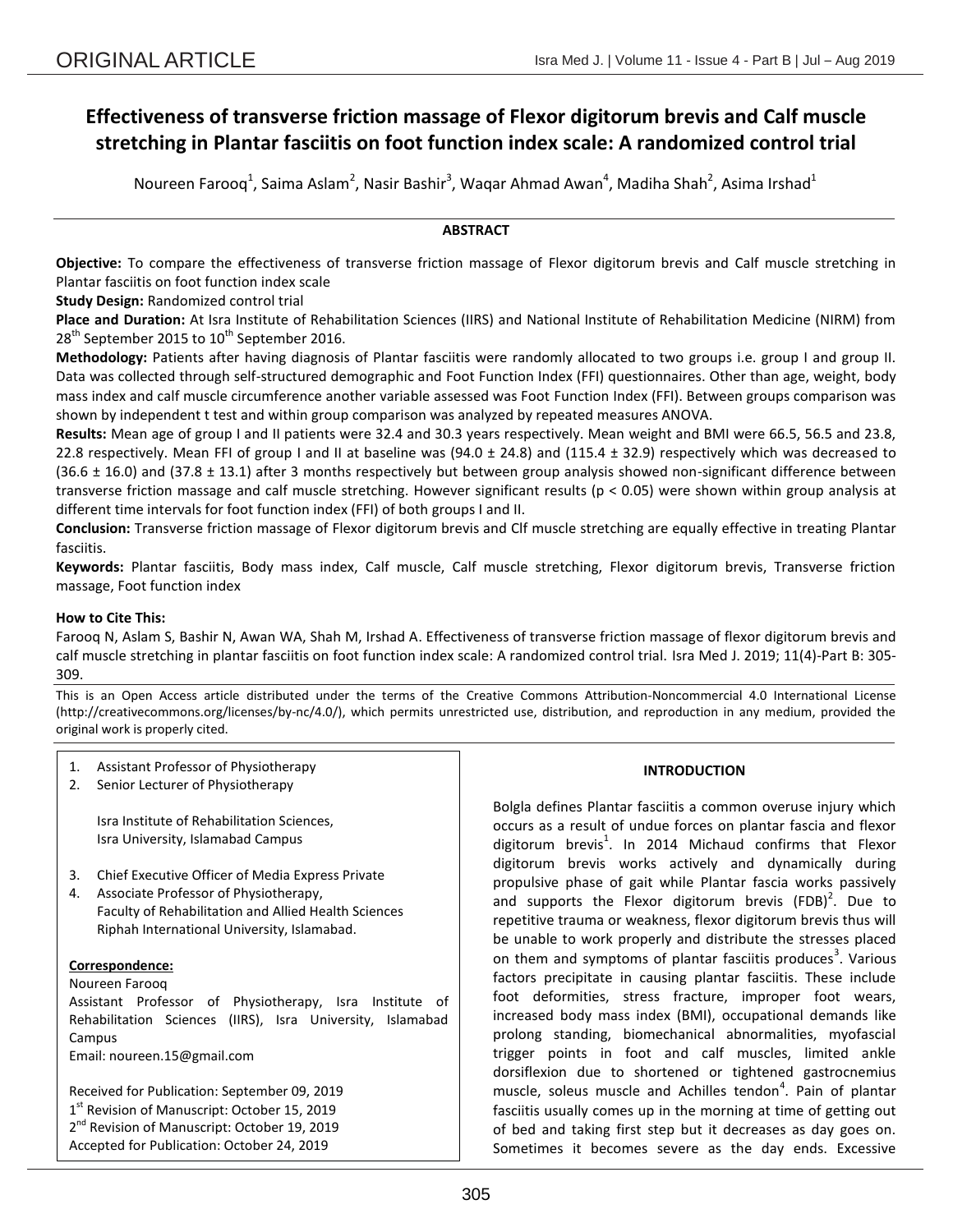standing and weight bearing aggravates the pain while rest reduces it $^5$ . Plantar fasciitis can be treated by electro therapeutic modalities which are therapeutic ultrasound, interferential current, shock waves, laser therapy and extra corporal shock wave therapy<sup>6-8</sup>. Ice packs are also used to reduce inflammation associated with plantar fascia<sup>9</sup>. Other conservative methods include stretching and strengthening exercises of foot and calf muscles. Activity modification with proper shoe support to reduce biomechanical factors $^{10-12}$ . Myofascial release, ischemic compression, active release technique, cross friction and transverse friction massage is used to provide manual compression with hands and releases the nodes and thus relieves pain and induce relaxation. Joint also comes under consideration to reduce hypomobility and tightened fascia by mobilizing ankle joint, talocrural joint and subtalar joint $^{13}$ .

Many syndromes caused by repetitive trauma are effectively treated by transverse friction massage. Flexibility of soft tissues is a mainstay in any therapeutic intervention. Stretching exercises specifically static stretching is adopted mostly to maintain length of the connective tissues. Structures responsible for elongation of soft tissue is series elastic and parallel elastic elements of skeletal muscle $^{14,15}$ .

Foot function index (FFI) is a questionnaire used most commonly for foot and ankle disabilities. It was developed by B. Mak. This index describes effect of pathological conditions of foot and ankle in terms of pain, disability and activity restriction. They are further subdivided into subscales i.e. pain, disability and activity limitation. Subscales are scored from 0 – 10 i.e. 0 indicates no pain and 10 indicates worst pain imaginable<sup>16</sup>.

Several interventions have been adopted in the clinical setting for improvement of plantar fasciitis including therapeutic ultrasound, myofascial release, stretching of calf muscles, kinesio taping, strengthening exercises of intrinsic foot muscles, activity modification and orthoses. Surgical intervention may also be done for relieving symptoms of plantar fasciitis. Transverse friction massage is also a treatment protocol advised, only a pilot study has been done on its effectiveness and its use as standard clinical approach. As transverse friction massage is known to increases the blood circulation, breaks down adhesions and relaxes the muscles and fascia. The findings of this research will assist in establishing the effectiveness of this technique, compared to calf muscle stretching. To the best of author's knowledge, no such comparison has been reported yet. Therefore, the study was conducted to compare the effectiveness of transverse friction massage of flexor digitorum brevis and calf muscle stretching in plantar fasciitis on foot function index scale

## **METHODOLOGY**

This randomized control trial was conducted in outpatient clinic of physiotherapy at Al Nafees Medical Hospital, Isra University Islamabad and National Institute of Rehabilitation Medicine (NIRM), Islamabad. Duration of study was from 28 September 2015 to  $10^{th}$  September 2016. Through non probability convenience sampling, a total of 30 patients were included and randomly allocated to group I (control) that includes patients having treatment with calf muscle tendon unit (CMU) stretching exercises and group II (experimental) includes patients undergoing treatment with transverse friction massage of flexor digitorum brevis (FDB). An inclusion criterion for patients were males and females with age range of 25 – 45 years, referred from orthopedic department with diagnosed plantar fasciitis. Patients with complain of pain upon first step after getting out of bed and pain at plantar surface of mid foot similar to plantar fasciitis were included. History of ankle and foot fracture or surgery in previous 6 months, bilateral heel pain and pregnant ladies suffering from plantar fasciitis were excluded from the study. Patients satisfying the inclusion criteria were assigned to each group. One patient was dropped out in group I and 3 patients didn't follow up in group II. Demographic data was collected through self-structured questionnaire about gender, occupation, BMI and calf circumference. Foot function index (FFI) was used most for assessment of pain, disability and activity limitation in patients of plantar fasciitis. Subscales are scored from  $0 - 10$  i.e. 0 indicates no pain and 10 indicates worst pain imaginable. Sessions planned for each patient will be thrice a week. At 0 day all questionnaires were filled by the patient i.e. demographic data, foot function index (FFI) before session. Data was collected through tools after every 15 days and follow-up was done till 3 months i.e. 0 day,  $15<sup>th</sup>$  day, 1 month, 1.5 month, 2 months, 2.5 months and 3 months.

**Data Analysis:** Within group I and II treatment were analyzed at different time intervals in terms of pain, disability and activity limitation index through repeated measures ANOVA. Comparison of calf muscle stretching and transverse friction massage in terms of pain, disability and activity limitation scale was assessed through independent t-test.

## **RESULTS**

Among total of 26 patients, 14 patients were included in group I out of which 6 (42.9%) were male and 8 (57.1%) were female. Mean age of these patients were  $32.4 \pm 8.2$  years, mean weight was 66.5  $\pm$  12.8 kg, and mean BMI was 23.8  $\pm$  3.7 kg/m<sup>2</sup>. Group II includes 12 patients out of which 2 (16.7%) were male and 10 (83.3%) were female. Mean age of group 2 patients were 30.3  $\pm$ 8.2 years, mean weight was  $56.5 \pm 8.4$  kg and BMI were 22.8  $\pm$ 1.9 kg/ $m^2$ . No significant difference was seen in age, weight and body mass index of group I and II patients. Right and left calf circumference (37.1  $\pm$  6.6), (37.2  $\pm$  6.4) was measured from day 0 up to 3 months after every 15 days and both groups were compared but no significant difference was seen with p values 0.3 and 0.2 respectively. Within group comparison of calf muscle tendon unit stretching group for plantar fasciitis from base line (0 day) to 3 months on foot function index (FFI) showed significant results within group I at  $0 - 2$  months (42.4  $\pm$  2.4) to (25.0  $\pm$  0.0) for pain and (94.0  $\pm$  6.6) to (53.7  $\pm$  6.8) for total FFI score, 0 – 3 month (42.4  $\pm$  2.4) to (17.0  $\pm$  0.0) for pain, 1 – 2 month (73.4  $\pm$ 7.6) to (53.7  $\pm$  6.8) for total FFI score and from 2 - 3 months  $(53.7 \pm 6.8)$  to  $(36.6 \pm 4.3)$  for total FFI score.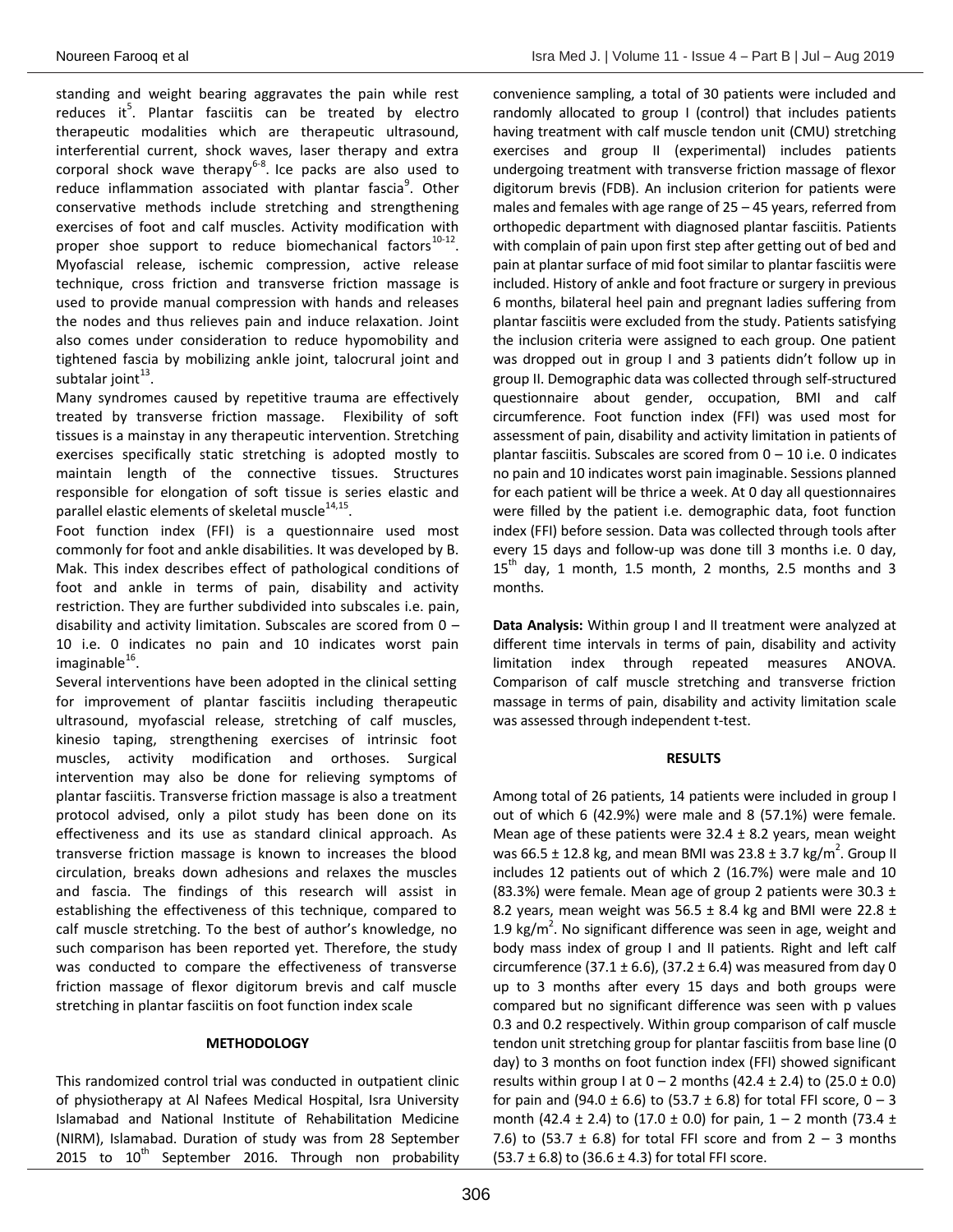| FFI variables at different time intervals |                            | <b>Control Group</b> |      | <b>Experimental Group</b> |       | Significance |
|-------------------------------------------|----------------------------|----------------------|------|---------------------------|-------|--------------|
|                                           |                            | Mean                 | S.D  | <b>Mean</b>               | S.D   | P Value      |
| 0 Day                                     | Pain                       | 42.4                 | 9.0  | 50.0                      | 10.90 | 0.08         |
|                                           | Disability                 | 41.0                 | 0.0  | 41.0                      | 0.0   | $N.A*$       |
|                                           | <b>Activity Limitation</b> | 7.0                  | 0.0  | 7.0                       | 0.0   | $N.A*$       |
|                                           | Total                      | 94.0                 | 24.8 | 115.4                     | 32.9  | 0.07         |
| 15 days                                   | Pain                       | 37.0                 | 0.0  | 37.0                      | 0.0   | $N.A*$       |
|                                           | Disability                 | 34.0                 | 0.0  | 34.0                      | 0.0   | $N.A*$       |
|                                           | <b>Activity Limitation</b> | 3.0                  | 0.0  | 3.0                       | 0.0   | $N.A*$       |
|                                           | Total                      | 83.0                 | 24.8 | 93.7                      | 32.2  | 0.4          |
| 1 Month                                   | Pain                       | 37.0                 | 0.0  | 37.0                      | 0.0   | $N.A*$       |
|                                           | Disability                 | 29.0                 | 0.0  | 29.0                      | 0.0   | $N.A*$       |
|                                           | <b>Activity Limitation</b> | 3.0                  | 0.0  | 3.0                       | 0.0   | $N.A*$       |
|                                           | Total                      | 73.4                 | 28.3 | 78.8                      | 33.7  | 0.7          |
| 1.5 Month                                 | Pain                       | 31.0                 | 0.0  | 31.0                      | 0.0   | $N.A*$       |
|                                           | Disability                 | 21.0                 | 0.0  | 21.0                      | 0.0   | $N.A*$       |
|                                           | <b>Activity Limitation</b> | 3.0                  | 0.0  | 3.0                       | 0.0   | $N.A*$       |
|                                           | Total                      | 60.7                 | 28.9 | 60.7                      | 28.9  | $N.A*$       |
| 2 Months                                  | Pain                       | 25.0                 | 0.0  | 25.0                      | 0.0   | $N.A*$       |
|                                           | Disability                 | 17.0                 | 0.0  | 17.0                      | 0.0   | $N.A*$       |
|                                           | <b>Activity Limitation</b> | 3.0                  | 0.0  | 3.0                       | 0.0   | $N.A*$       |
|                                           | Total                      | 53.7                 | 25.5 | 54.2                      | 23.2  | 1.0          |
| 2.5 Months                                | Pain                       | 25.0                 | 0.0  | 25.0                      | 0.0   | $N.A*$       |
|                                           | Disability                 | 18.0                 | 0.0  | 18.0                      | 0.0   | $N.A*$       |
|                                           | <b>Activity Limitation</b> | 3.0                  | 0.0  | 3.0                       | 0.0   | $N.A*$       |
|                                           | Total                      | 47.6                 | 18.4 | 45.3                      | 18.4  | 0.8          |
| 3 Months                                  | Pain                       | 17.0                 | 0.0  | 17.0                      | 0.0   | $N.A*$       |
|                                           | Disability                 | 14.0                 | 0.0  | 14.0                      | 0.0   | $N.A*$       |
|                                           | <b>Activity Limitation</b> | 3.0                  | 0.0  | 3.0                       | 0.0   | $N.A*$       |
|                                           | Total                      | 36.6                 | 16.0 | 37.8                      | 13.1  | 0.8          |

**Table-I: Comparison for Foot Function Index at different time intervals from baseline to terminal session (3 months) between both groups (N=26)**

N.A\* is not applicable

Group II having transverse friction massage of FDB showed significant difference within 0-1 month (50.0  $\pm$  3.6) to (37.0  $\pm$ 0.0) in terms of pain and total foot function index, 0-2 month  $(50.0 \pm 3.6)$  to  $(25.0 \pm 0.0)$  for pain, 0-3 month  $(50.0 \pm 3.6)$  to  $(17.0 \pm 0.0)$  for pain and  $(115.4 \pm 9.5)$  to  $(37.8 \pm 3.8)$  for total FFI score, 1-2 month (78.8  $\pm$  9.7) to (54.2  $\pm$  6.7) for total FFI score. Table-I shows between- group comparison for Foot Function Index (FFI) at different time intervals from 0 day to 3 months. Mean FFI at base line for CMU stretching group is  $(94.0 \pm 24.8)$ which reduces to (36.6  $\pm$  16.0). Baseline mean FFI for TFM group was (115.4  $\pm$  32.9) to (37.8  $\pm$  13.1) at terminal session. Non-significant difference was seen between group calf muscle tendon unit stretching and transverse friction massage of flexor digitorum brevis on foot function index from base line to terminal session.

#### **DISCUSSION**

Plantar fasciitis is the condition caused by the excessive stress and traction forces on the plantar fascia and flexor digitorum brevis (FDB) which when fails to distribute the loads ultimately evolves into pain in foot while standing, stepping out of bed

and functional changes of gait $^{17}$ . Various factors or underlying conditions are associated with plantar fasciitis. These factors include increase in body mass index, occupation involving prolonged standing, repetitive micro trauma and several medical conditions like diabetes mellitus $^{18}$ .

Current study found out effects of transverse friction massage (TFM) of flexor digitorum brevis (FDB) in group I and stretching exercises of calf muscle tendon unit in group II. Both treatment regimens showed non-significant outcomes i.e. p > 0.05 on foot function index (FFI) scale but improvement was seen in terms of means as total FFI score was reduced.

A pervious study was conducted by Hassan et al studied about The Effect of Deep Friction Massage versus Stretching of Wrist Extensor Muscles in the treatment of tennis elbow. 40 patients were distributed in II groups. First group contain deep friction massage and II group contain stretching exercises, ultrasound therapy was also given for 6 weeks (3 sessions per week). So it resulted that stretching exercise had good effect as compared to transverse friction massage<sup>19</sup>. Transverse friction massage still needs more work in clinical studies to find out its effectiveness in musculoskeletal disorders. Different aspects in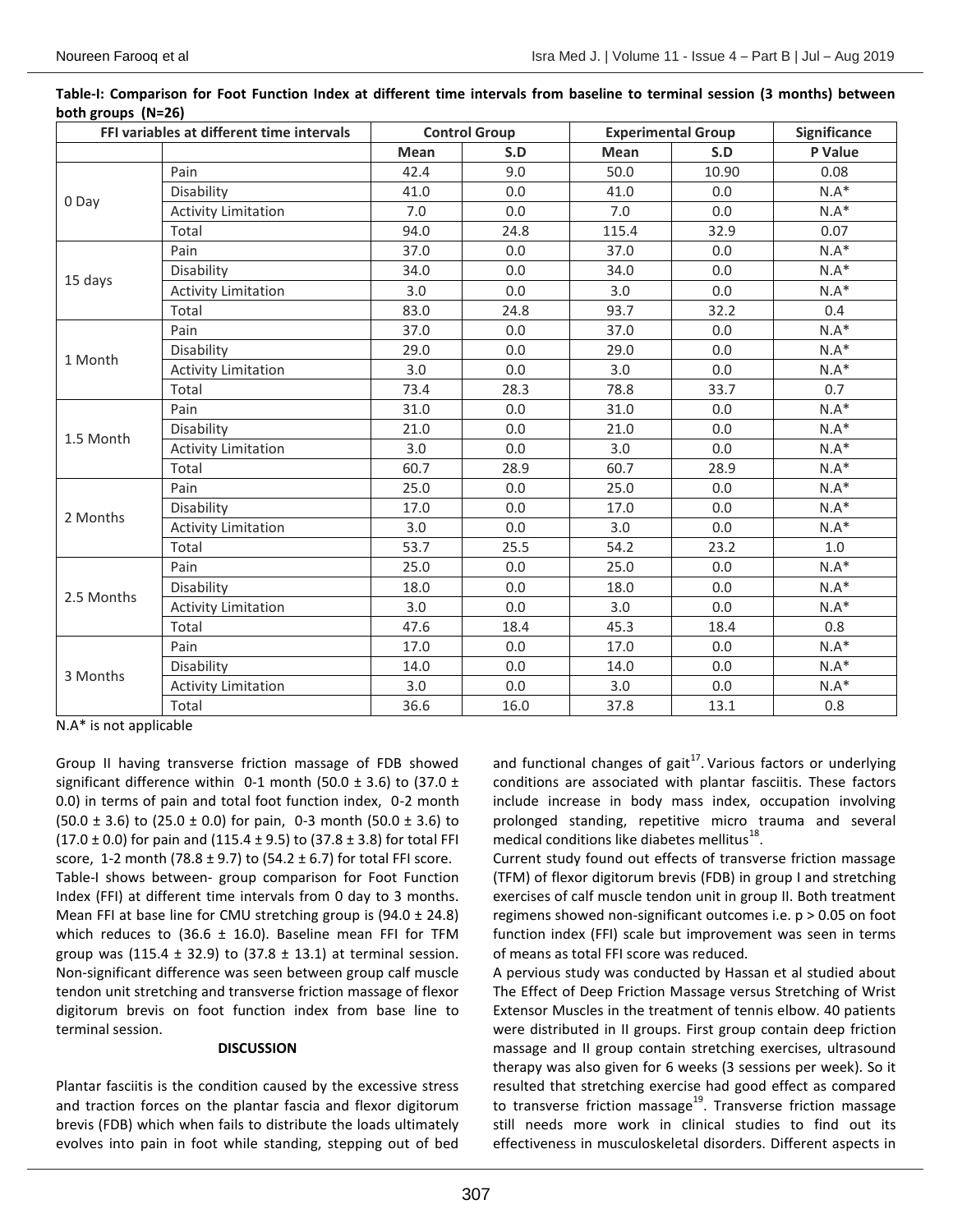treatment like intensity, frequency, duration and mode of transverse friction massage should be taken under consideration for better results.

Between group comparison was shown for right and calf circumferences in current study. No significant difference was seen in left calf circumference from 0 day to 3 month in group I and II. Similarly no significant difference was seen in right calf circumference between the two groups and also within the group after every 15 days. Both the treatment protocols stretching exercises of calf muscle tendon unit and transverse friction massage showed no effect on calf circumference. Previous study done by Wokhlu et al about clinical correlation of tight tendo-achilles with plantar fasciitis resulted that in planter fasciitis the flexibility and strength deficits in musculature of calf muscles on affected side noticed<sup>20</sup>.

Jan et al did a study on specific stretching versus radial shock wave therapy for treatment of plantar fasciitis. Foot function index sum score showed significant difference $^{21}$ . Baldassin and colleagues studied effectiveness of pre-fabricated and customized foot orthoses made from low cost foam for noncomplicated plantar fasciitis. Outcome measures were pain and modified FFI. Significant improvement was seen in pain and FFI i.e. < 0.05 initially till 4 weeks. After that intra group differences were seen but no inter group difference was seen from 4 to 8 weeks $^{22}$ . A pilot study was conducted to compare radial and focused extra corporeal shock waves in plantar fasciitis by Lohrer et al using foot function index FFI. Significant results were seen for focused extracorporeal shock waves $^{23}$ . Kumnerddee and co-worker conducted study to compare efficacy of electro puncture with conventional treatment and conventional treatment alone. Conventional group receives stretching exercises, shoe modification and analgesics for 5 weeks. Experimental group was given electro-acupuncture sessions twice weekly. FFI decreased significantly only in experimental group<sup>24</sup>. Current study shows between-group comparison for Foot Function Index after every 15 days from 0 day to 3 month. Overall no significant difference was seen between group I and II at baseline level. At 15 day pain, disability and activity limitation scale of both groups were same but mean difference of all scales decreases between 0 day and 15 day. Total FFI scale score was also decreased but no significant difference was seen between two groups. After wards although mean of FFI at 1, 1.5, 2, 2.5 and 3 months was decreased in both groups but no significant difference was seen.

This study was conducted to evaluate the effects of transverse friction massage of flexor digitorum brevis and to compare them with those of calf muscle tendon unit stretching exercises in plantar fasciitis. The effects of transverse friction massage of flexor digitorum brevis and calf MTU stretching exercises showed significant results. Comparison between the effects of calf MTU stretching exercises and transverse friction massage did not show significant results.

#### **CONCLUSION**

Transverse friction massage of Flexor digitorum brevis and calf

muscle stretching are equally effective in treating Plantar fasciitis.

### **CONTRIBUTION OF AUTHORS**

**Noureen F:** Conceived idea, Designed research methodology, Data collection, Manuscript writing **Saima A:** Data collection, Manuscript writing **Nasir B:** Statistical analysis **Waqar A:** Designed research methodology, Critical revision **Madiha S:** Data collection and analysis **Asima I:** Critical revision

**Disclaimer:** None. **Conflict of Interest:** None. **Source of Funding:** None.

#### **REFERENCES**

- 1. Hsiao MY, Hung CY, Chang KV, Chien KL, Tu YK, Wang TG. Comparative effectiveness of autologous blood-derived products, shock-wave therapy and corticosteroids for treatment of plantar fasciitis: a network meta-analysis. Rheumatol 2015 ;54(9): 1735-1743.
- 2. Thomas Michaud. Differential Diagnosis of Heel Pain Dynamic Chiropractic. 2013; 31(02): 1-2.
- 3. Thing J, Maruthappu M, Rogers J. Diagnosis and management of plantar fasciitis in primary care. Br J Gen Pract 2012; 62: 443–444.
- 4. Waclawski ER, Beach J, Milne A, Yacyshyn E, Dryden DM. Systematic review: plantar fasciitis and prolonged weight bearing. J Occup Med. 2015; 65(2): 97-106.
- 5. Lim AT, How CH, Tan B. Management of plantar fasciitis in the outpatient setting. Saudi Med J. 2016; 57(4): 168.
- 6. Sherpy NA, Hammad MA, Hagrass HA, Samir H, Abu-El-Maaty SE, Mortada MA. Local injection of autologous platelet rich plasma compared to corticosteroid treatment of chronic plantar fasciitis patients: a clinical and ultrasonographic follow-up study. The Egyptian Rheumatol 2016; 38(3): 247-252.
- 7. Mardani-Kivi M, Mobarakeh MK, Hassanzadeh Z, Mirbolook A, Asadi K, Ettehad H et al. Treatment outcomes of corticosteroid injection and extracorporeal shock wave therapy as two primary therapeutic methods for acute plantar fasciitis: a prospective randomized clinical trial. J Foot Ankle Surg. 2015; 54(6): 1047-1052.
- 8. Konjen N, Napnark T, Janchai S. A comparison of the effectiveness of radial extracorporeal shock wave therapy and ultrasound therapy in the treatment of chronic plantar fasciitis: a randomized controlled trial. J Med Assoc Thai. 2015; 98(1): 49-56.
- 9. Podolsky R, Kalichman L. Taping for plantar fasciitis. J Back Musculoskelet Rehabi2015; 28(1): 1-6.
- 10. Petraglia F, Ramazzina I, Costantino C. Plantar fasciitis in athletes: diagnostic and treatment strategies. A systematic review. Muscles Ligaments Tendons J 2017; 7(1): 107.
- 11. Sullivan J, Burns J, Adams R, Pappas E, Crosbie J. Musculoskeletal and activity-related factors associated